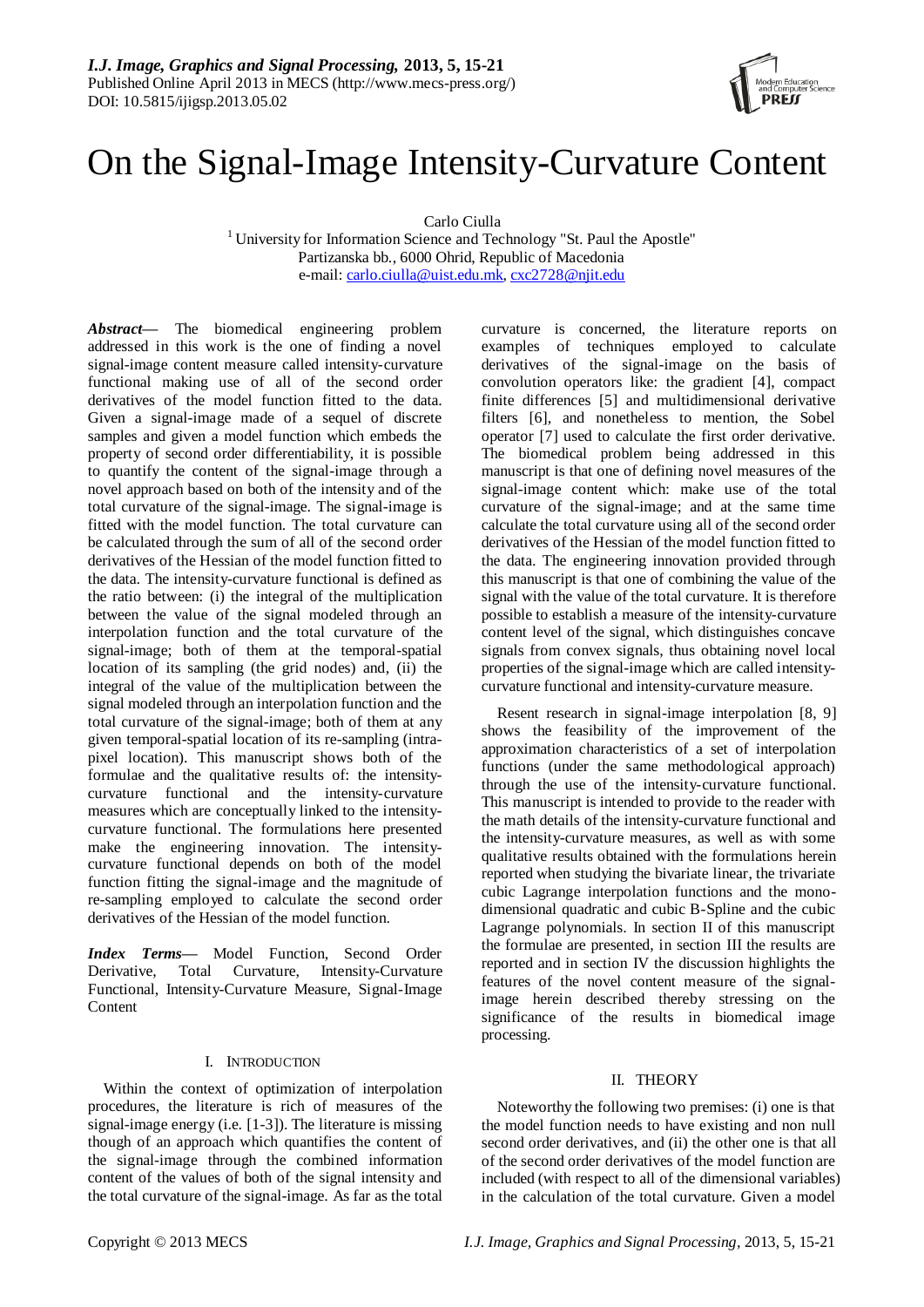function f(**x**), with  $\mathbf{x} = x_1$ , or  $\mathbf{x} = (x_1, x_2)$  or  $\mathbf{x} = (x_1, x_2, x_3)$ or more generally:  $\mathbf{x} = (x_1, x_2...x_n)$ , fitting the discrete sequel of digital values the signal-image is composed of, the intensity-curvature functional is defined as:

$$
\Delta E(\mathbf{x}) = \{ \Sigma_{ij} \int f(\mathbf{0}) \cdot [ (\partial^2 (f(\mathbf{x})) / \partial x_i \partial x_j)]_{\mathbf{x} = \mathbf{0}} \} / \{ \Sigma_{ij} \int f(\mathbf{0}) \cdot [ (\partial^2 (f(\mathbf{x})) / \partial x_i \partial x_j)]_{\mathbf{x} = \mathbf{x}} \}
$$
\n(1)

The numerator of (1) is called intensity-curvature term before interpolation and the denominator of (1) is called the intensity-curvature term after interpolation. In other words, the term at the numerator calculates both of the value of the model function and all of the derivatives of the Hessian of the model function at the spatialtemporal location  $x = 0$ , while the term at the denominator calculates both of the value of the model function and all of the derivatives of the Hessian of the model function at the spatial-temporal location  $\mathbf{x} = \mathbf{x}$ (intra-pixel location). The intensity-curvature term before interpolation [8, 9] is employed to measure the intensity-curvature content level of the non-interpolated signal (given f(**x**) as model function). The formulations (2) through (4) define the intensity- curvature terms before interpolation in 1D, 2D and 3D:

$$
E_0(x) = \int [f(0) \cdot (\partial^2 (f(x)) / \partial x^2)]_{x=0} dx
$$
 (2)

 $E_0(x, y) = \int \int f(0, 0) \cdot [\int (\partial^2 (\int f(x, y)) / \partial x^2) + (\partial^2 (\int f(x, y)) )$  $(\partial \hat{y}^2) + (\partial^2 (f(x, y)) \bar{\partial}x \partial y) + (\partial^2 (f(x, y)) \bar{\partial}y \partial x)]_{(x, y)}$  $(0, 0)$  dx dy  $(3)$ 

E<sub>0</sub>(x, y, z) = ∫ ∫ f(0, 0, 0) · [ ( $\partial^2$  ( f(x, y, z) )  $/\partial x^2$ ) + ( $\partial^2$  $(f(x, y, z)) / \partial y^2$  +  $(\partial^2 (f(x, y, z)) / \partial z^2)$  +  $(\partial^2 (f(x, y, z))$  $\left(\frac{\partial}{\partial x} \partial y\right) + \left(\frac{\partial^2}{\partial x} \left( f(x, y, z) \right) / \partial y \partial x\right) + \left(\frac{\partial^2}{\partial x} \left( f(x, y, z) \right) / \partial x \partial z\right)$  $+$  ( $\partial^2$  (f(x, y, z))  $\partial^2$ ( $\partial^2$ ) + ( $\partial^2$ ) (f(x, y, z))  $\partial y \partial z$ ) + ( $\partial^2$  $(f(x, y, z)) / \partial z \partial y$ ] (x, y, z) = (0, 0, 0) dx dy dz (4)

The formulations (5) through (7) define the intensitycurvature terms after interpolation in 1D, 2D and 3D:

$$
E_{IN}(x) = \int [f(x) \cdot (\partial^2 (f(x)) / \partial x^2)]_{x=x} dx
$$
 (5)

 $E_{IN}(x, y) = \int \int f(x, y) \cdot [\frac{\partial^2}{\partial x^2} + \frac{\partial^2}{\partial y^2} + \frac{\partial^2}{\partial (x, y)})$  $(\partial \partial y^2) + (\partial^2 (f(x, y)) / \partial x \partial y) + (\partial^2 (f(x, y)) / \partial y \partial x)_{(x, y)}$  $(x, y)$  dx dy (6)

 $E_{IN}(x, y, z) = \int \int \int f(x, y, z) \cdot [\frac{\partial^2}{\partial x^2} + \frac{\partial^2}{\partial y^2}] + (\frac{\partial^2}{\partial y^2})$  $(f(x, y, z)) / \partial y^2$  +  $(\partial^2 (f(x, y, z)) / \partial z^2)$  +  $(\partial^2 (f(x, y, z))$  $\left(\frac{\partial}{\partial x} \partial y\right) + \left(\frac{\partial^2}{\partial y} \left(f(x, y, z)\right) / \partial y \partial x\right) + \left(\frac{\partial^2}{\partial x} \left(f(x, y, z)\right) / \partial x \partial z\right)$  $+$  ( $\partial^2$  (f(x, y, z))  $\partial^2$ ( $\partial^2$ ) + ( $\partial^2$ ) (f(x, y, z))  $\partial y \partial z$ ) + ( $\partial^2$  $(f(x, y, z)) / \partial z \partial y$ ] (x, y, z) = (x, y, z) dx dy dz (7)

From (1) through (7) the following intensity-curvature measures were derived through the works presented in [8] using the Sub-pixel Efficacy Region. As far as regards the one-dimensional quadratic B-Spline and the one-dimensional cubic Lagrange interpolation functions, the intensity-curvature measure is:

$$
E_{IN}(x_{SRE} - x_0) / E_{IN}(x_{SRE})
$$
\n(8)

As far as regards the one-dimensional cubic B-Spline, the intensity-curvature measure is:

$$
\Delta E(x_{SRE} - x_0) / \Delta E(x_{SRE})
$$
\n(9)

And, as far as regards the bivariate linear interpolation function, the intensity-curvature measure is:

 $E_{IN}((x_{SRE}, y_{SRE}) - (x_0, y_0)) / E_{IN}(x_{SRE}, y_{SRE})$  (10)

## III. QUALITATIVE RESULTS

This section reports on the results of the calculation of the intensity-curvature measures shown in  $(1)$ ,  $(8)$ ,  $(9)$ and (10), when re-sampling in one, two and three axial dimensions. The quadratic B-Spline, the cubic B-Spline and also the cubic Lagrange polynomials are fitted to 2D images, when re-sampling in one direction. The bivariate linear interpolation function is fitted to a 2D image when re-sampling in two axial directions. Additionally, results were obtained fitting the trivariate cubic Lagrange model function to a 3D image when resampling in three directions. All of the misplacements have been used in order to apply virtual shift-rotations to the images [9].

An 139  $\times$  139 pixels image with pixel size 1.0 mm  $\times$ 1.0 mm is shown in Fig. 1(a), whereas in (b), (c) and (d) of Fig. 1 is shown the intensity-curvature measure (8) obtained with a parametric quadratic B-Spline polynomial (see (b)), the intensity-curvature measure (9) obtained with a cubic B-Spline polynomial (see (c)), and the intensity-curvature measure (8) obtained with a cubic Lagrange polynomial (see (d)). Figs. 1(b), 1(c) and 1(d) are different, showing that the intensity-curvature measure is not the same across the three images. Resampling was of a misplacement of 0.1 mm in all of Figs. 1(b), 1(c) and 1(d).

This result is suggestive that the model function fitted to the signal-image is a determinant of the intensitycurvature content which is detectable through the intensity-curvature measure. Fig. 2 shows in (a), (b) and (c) the intensity-curvature measure (8) obtained when fitting to the image seen in Fig. 1(a), the quadratic onedimensional B-Spline (a), the intensity-curvature measures (9) and (8) obtained when fitting the onedimensional cubic B-Spline (b) and the one-dimensional cubic Lagrange (c) respectively, when re-sampling in one axial direction with a misplacement of 0.3 mm.

In one of the two cases shown in Fig. 3, the magnitude of the misplacement does have an effect on the map of the intensity-curvature measures (8) and (9) when re-sampling with the one-dimensional cubic Lagrange and the one-dimensional cubic B-Spline interpolation functions respectively. The intensitycurvature image content is not measured to be the same (see (b) versus (d)). The model function is the onedimensional cubic B-Spline in (b) and the onedimensional cubic Lagrange in (c). Re-sampling is of the misplacement of 0.3 mm in (d) where the model function is the one-dimensional cubic B-Spline, and in (e) where the model function is the one-dimensional cubic Lagrange.

Data seen in Fig. 4 are from the portion of the MRI volume comprising of 6 slices and the intensity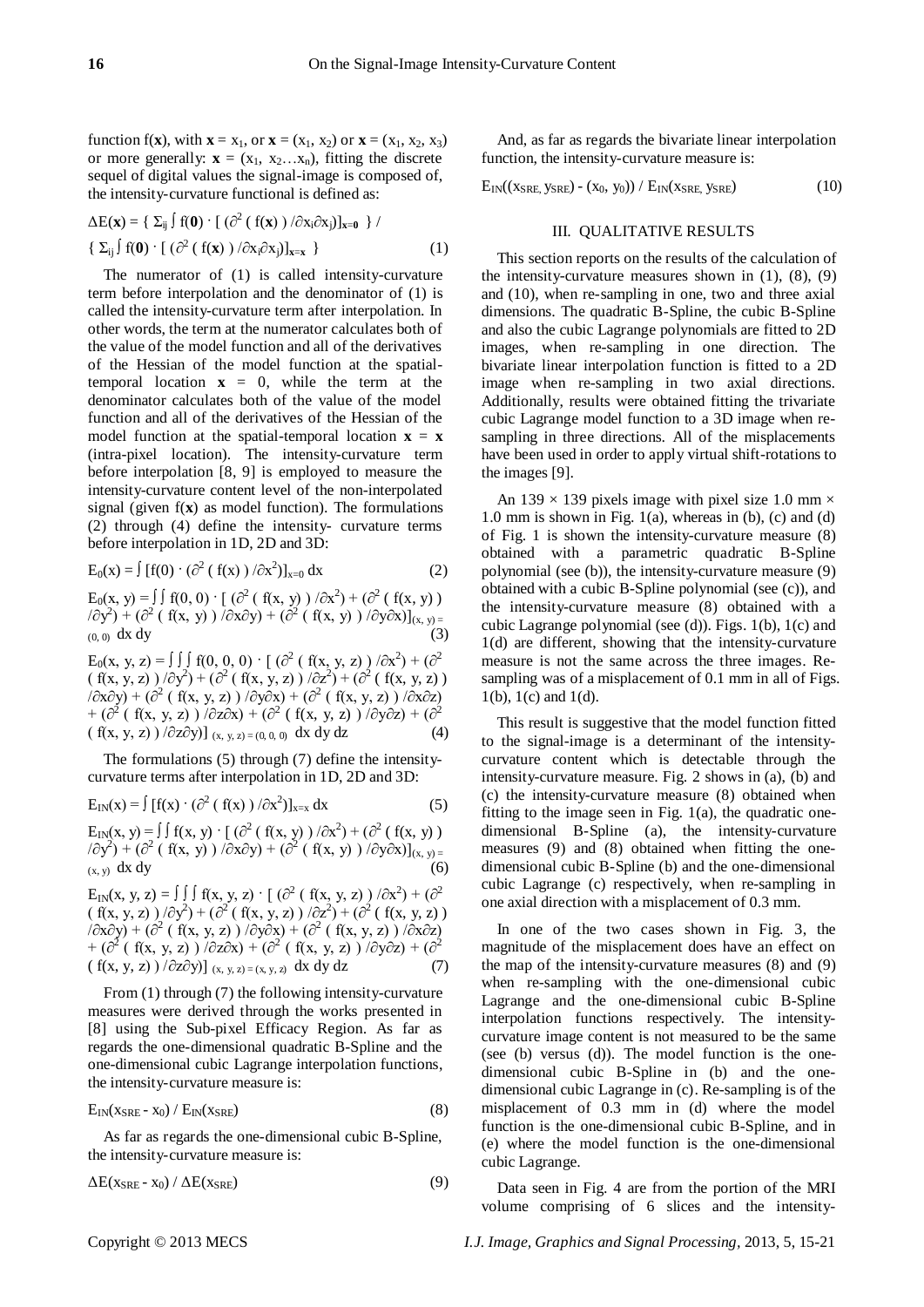curvature functional was obtained through the use of the trivariate cubic Lagrange function employed to fit the three-dimensional image. The value of the misplacement where the signal is re-sampled is 0.1 mm along all of *x*, *y* and *z* axis. Data seen in Fig. 5 were obtained through the use of the intensity-curvature measure (10) when fitting the bivariate linear interpolation function to the image data. Two MRI images are shown in (a) and (d); and in (b) and (c) are shown the corresponding intensitycurvature measures (10) when re-sampling a misplacement of 0.1 mm and 0.3 mm respectively along both of the *x* and *y* axis.



Figure 1. In (a), a two-dimensional image 139  $\times$  139 pixels (1.0 mm  $\times$ 1.0 mm) padded with 5 pixels along the 4 edges, in  $(b)$ , in  $(c)$  and in  $(d)$ the intensity-curvature measures calculated when fitting the onedimensional quadratic B-Spline and using (8) (see (b)), the onedimensional cubic B-Spline and using (9) (see (c)), and the onedimensional cubic Lagrange and using (8) (see (d)), when re-sampling a misplacement of 0.1 mm along the *x* axis (horizontal). The formulae of the aforementioned polynomials are found in [8].

Similarly in (e) and in (f) are shown the intensitycurvature functional of the image seen in (d) for a misplacement of 0.1 mm (e) and 0.3 mm (f) respectively along both of the *x* and *y* axis. In the two cases shown in Fig. 5, the magnitude of the misplacement does not have an effect on the map of the intensity-curvature measure and so the intensity-curvature content is measured to be

the same in both of the cases presented (re-sampling of 0.1 mm and 0.3 mm).



Figure 2. Two-dimensional intensity-curvature measures of the image seen in Fig. 1(a). The intensity-curvature measures are obtained with one-dimensional model functions: quadratic B-Spline and using (8) (shown in (a)), cubic B-Spline and using (9) (shown in (b)), and cubic Lagrange and using  $(8)$  (shown in  $(c)$ ); when re-sampling the image in Fig. 1(a) of a misplacement of 0.3 mm along the *x* axis.



Figure 3. The calculation of the intensity-curvature measure with changing misplacements. In (a) a two-dimensional light source image  $65 \times 65$  pixels (1.0 mm  $\times$  1.0 mm), in (b) and (c) the intensitycurvature measure obtained when re-sampling the image in (a) of a misplacement of 0.1 mm along the *x* axis with the one-dimensional cubic B-Spline and using (9) (see (b)); and the one-dimensional cubic Lagrange and using (8) (see (c)). The intensity-curvature measure calculated with (9) when re-sampling the image in (a) of a misplacement of 0.3 mm is shown in (d) (cubic B-Spline). And in (e) (cubic Lagrange) is shown the intensity-curvature measure obtained using  $(8)$ .



Copyright © 2013 MECS *I.J. Image, Graphics and Signal Processing,* 2013, 5, 15-21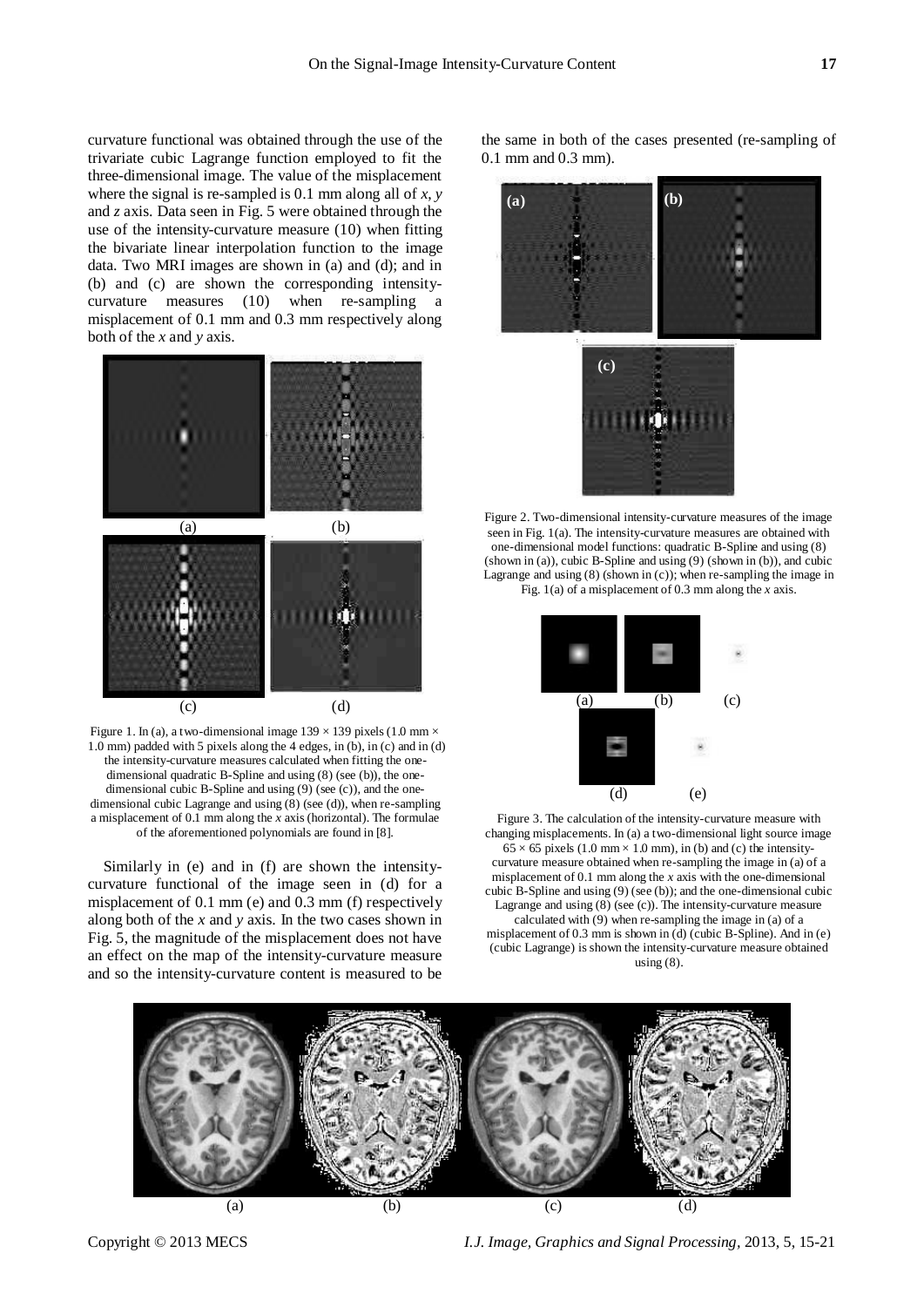



Figure 4. The Magnetic Resonance Imaging (MRI) three dimensional volume shown in (a), (c), (e), (g), (i), (k) belongs to the OASIS database: www.oasis-brains. org [13-18]. And the corresponding intensity-curvature functional slice by slice are shown in (b), (d), (f), (h), (j), (l). Voxels are 1.0 mm × 1.0 mm × 1.00 mm along the edges: *x*, *y* and *z* respectively. The matrix size on the 2D plane is 176 × 208 pixels. The intensity-curvature functional images were calculated with the trivariate cubic Lagrange formula [9].

Even though the model function introduces bias because of its arbitrary choice; it is true that the same proposed approach is extendible to any model function given the constraint property of second order differentiability of the math model.

Observation of the images in Fig. 1 through Fig. 5 yields the following major results. Figs. 1, 2 and 3 provides with a practical demonstration of the change in intensity-curvature content consistently with the change in the re-sampling location, given that is it observed a change in the values of the intensity-curvature measure for example when looking at the difference between Fig. 3(b) (re-sampling of 0.1 mm) and Fig. 3(d) (re-sampling of 0.3 mm). Similar results are observable when comparing the intensity-curvature measure maps in Figs. 1 and 2. It is worth noting the consistency observable in Fig. 3 in that the intensity-curvature measure is zero when the signal is zero whereas it provides with an evidence of non null values otherwise.

Additionally, in Figs. 1(b), 1(c), and 1(d), 2(a), 2(b) and 2(c), the quadratic and cubic B-Splines as well as the cubic Lagrange polynomials allows the calculation of an intensity-curvature measure map which is well correlated with the image features shown in Fig. 1(a). This is also remarkably seen in Fig. 4 (intensitycurvature functional) and Fig. 5 (intensity-curvature measure). Additionally, in Figs. 1(b), 1(c), and 1(d), 2(a),  $2(b)$  and  $2(c)$ , it is observable that the values of the intensity-curvature measure follow the patterns of signal intensity observed in the original image seen in Fig. 1(a). A similar observation can be made for Figs. 5(b), 5(d), 5(e), 5(f) in relationship to the MRI seen in Figs. 5(a) and 5(d).

## IV. DISCUSSION AND CONCLUSION

Only in recent years adaptive re-sampling has been recognized as the mean to progress in signal-image interpolation to the extent of generating novel approximation paradigms with optimized interpolation error [10-12]. The specific reason why the intensitycurvature functional comprises of the total curvature of the model function descends from the intent of the unifying theory [8].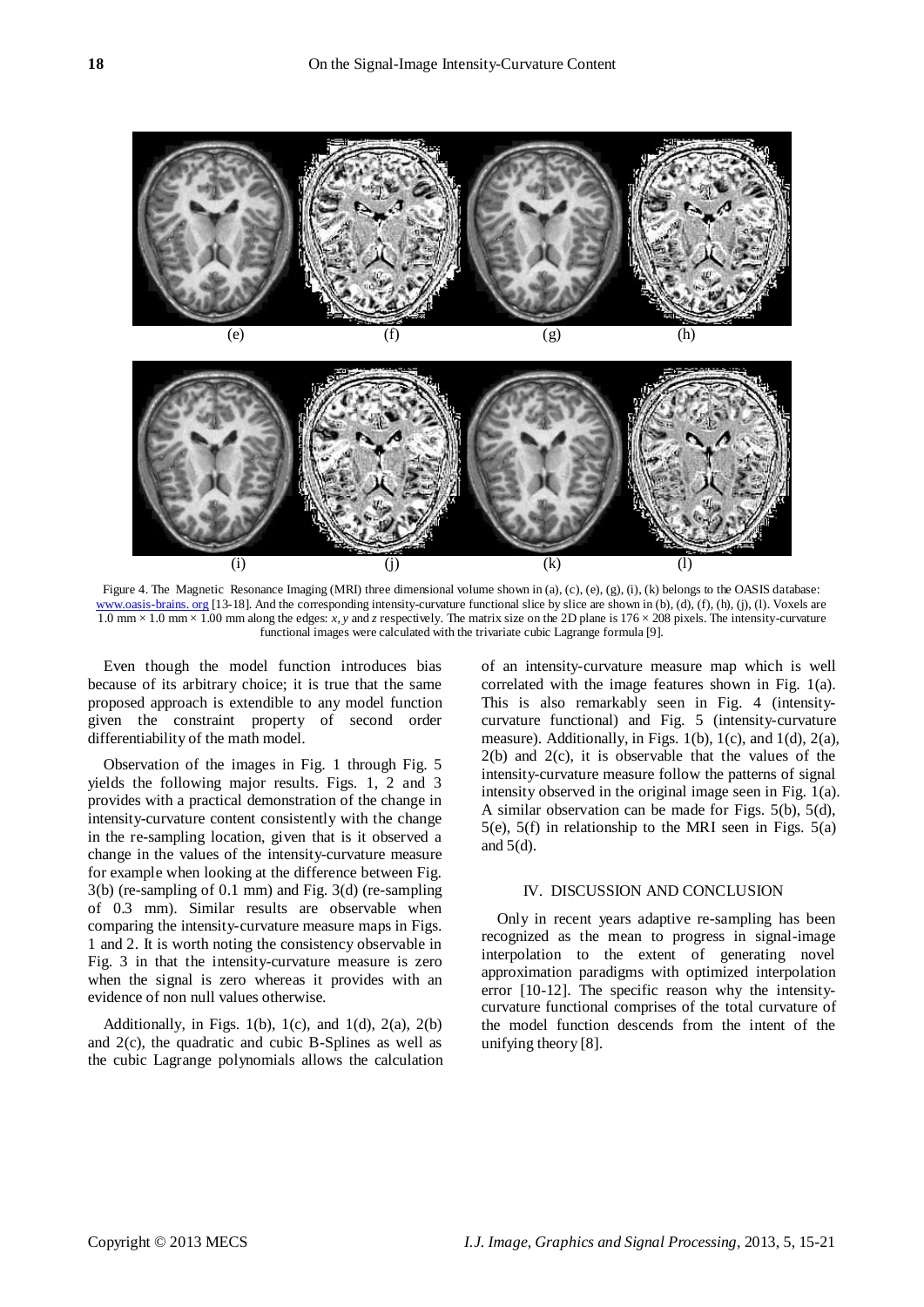

Figure 5. The images in (a) and (d) are the original MRI with a  $176 \times 208$  pixels' matrix which pixel size is 1.0 mm  $\times 1.0$  mm (OASIS database: woasis-brains.org  $[13-18]$ ). The images in (b) and (e) are the two intensity-curvature measure  $(10)$  obtained when re-sampling the misplacement of 0.1 mm along both of *x* and *y* axis, whereas the images in (c) and (f) are the two intensity-curvature measure (10) obtained when re-sampling the misplacement of 0.3 mm along both of *x* and *y* axis. The four intensity-curvature measure images were obtained when fitting the bivariate linear interpolation function to the original images shown in (a) and (d).

#### *A. The Philosophy of Thought*

The philosophy of thought upon which the conception of the intensity-curvature functional descends from, addresses the general problem of discontinuity (digital) versus continuity (mathematics). Given a discrete sequel of samples obtained at a given sampling frequency, the problem consists in that of bringing continuity to the samples which otherwise would remain discontinuous in their nature. Within the aforementioned extent, the use of a model formula like the B-Spline, for instance, to model the signal-image data on a pixel-by-pixel basis, brings continuity to the discrete sequel of samples. Logically, one implication of the continuity in the signal-image is that local properties of the signal-image can be formulated. The locality of the property brings the advantage of its mathematical definition and characterization for each value of the real numbers where the model function is defined. Specifically, the math definition and characterization is possible in the entire interval where the model function is defined. In this paper the intensity-curvature functional and the intensity-curvature measures are the properties which are presented, and such properties embed, under the fulfilled assumption of second order differentiability of the model function, the capability to be local to the model function and thus local to the signal-image (defined for each **x** belonging to the interval of definition of the model function).

The intensity-curvature functional and the consequential intensity-curvature measures are therefore local properties of the signal-image and as such they are continuous in the interval of definition of the model function fitted to the signal-image. Having clarified the mathematical nature of the philosophy of thought (the descending properties and implications will be addressed in the next section), it is here reinforced what already presented in other venue [9]. Indeed, another very basic property of the signal-image made continuous through fitting a model function, is the total curvature calculated through the sum of all of the second-order derivatives of the Hessian of the model function fitted to the signalimage. However, the discussion of the properties of the total curvature is beyond the scope of the present manuscript.

Before the concluding remarks, it is worth noting that the intensity-curvature functional has been earlier invented [19] when reporting on the approximate nature of the bivariate linear interpolation function. It is also worth recalling that the improvements of the approximation properties of several mathematical functions of diverse degree and dimensionality have been reported and studied extensively in [8] and such improvements were obtained through the use of the intensity-curvature functional.

## *B. Significance of the Intensity-Curvature Functional*

On the basis of the total curvature of the model function, the intent is that one of re-mapping the relationship existing between the dependent and the independent variables of the model function. There are two facts of relevance worth mentioning in relationship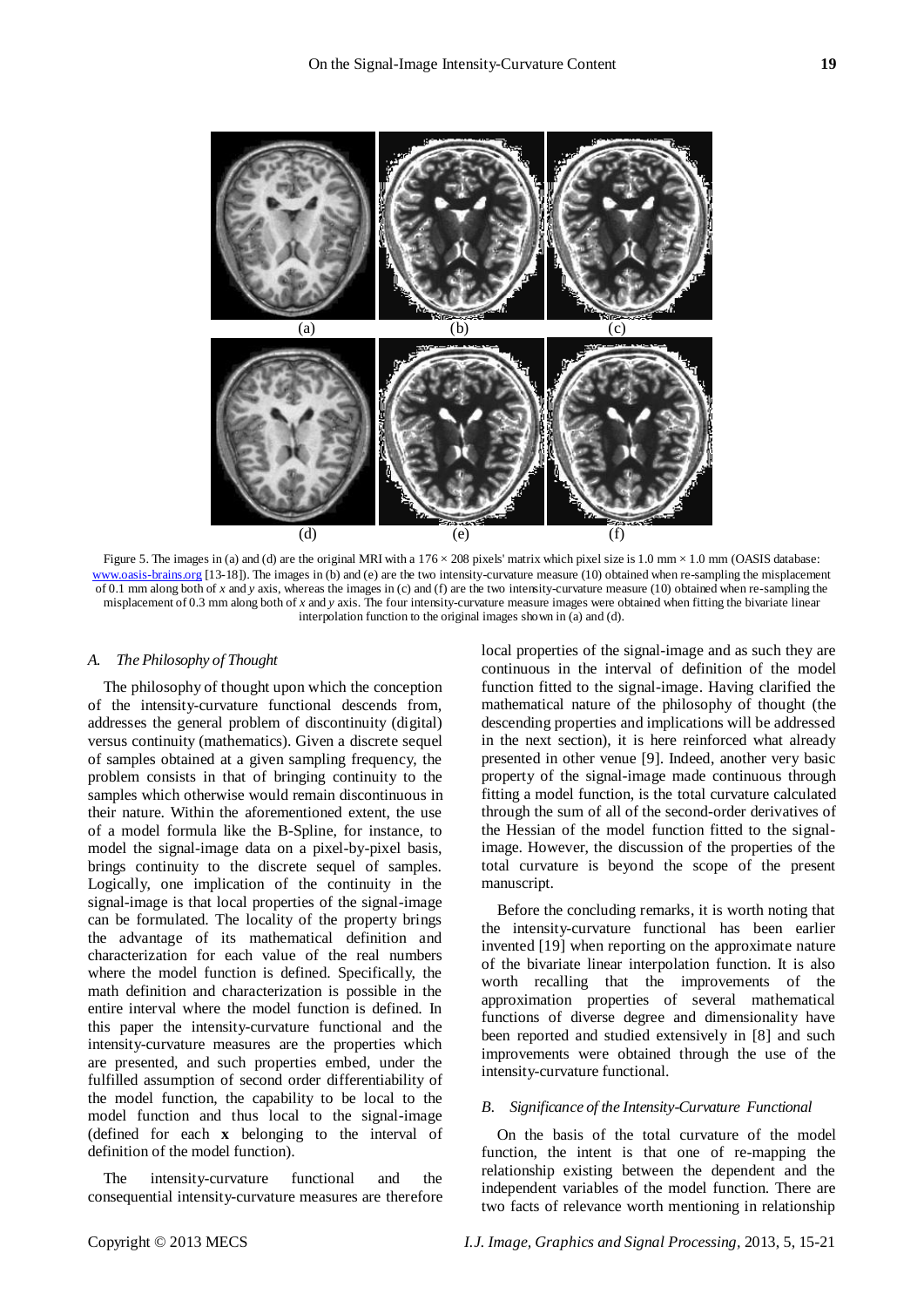to the significance of the intensity-curvature functional. One is that novel interpolation paradigms called SREbased interpolation functions have been devised through the use of the intensity-curvature functional [8]. And the other fact is that through the intensity-curvature functional it is possible to derive additional novel classes of interpolation functions called: (i) resilient-curvature and (ii) classic-resilient-curvature (hybrid) interpolation functions [9]. The aforementioned two facts provide with the significance of the engineering solution herein presented which has implications in the realm of biomedical engineering. The signal-image intensitycurvature content introduced in this paper: the intensitycurvature functional and the intensity-curvature measures, are calculated in the image space on the basis of the ratio between terms which are made of the multiplication of the signal-image times the total curvature. The term at the numerator of the intensitycurvature functional is calculated at the grid point in absence of re-sampling, whereas the term of the intensity-curvature functional at the denominator is calculated at the misplacement where the signal is resampled with the model function chosen in order to fit the data.

On the basis of the images of the intensity-curvature functional and the intensity-curvature measures presented here, two major results can be highlighted. One is that the intensity-curvature functional and the intensity-curvature measures are dependent on the math of the function fitting the data. And the other one is that both of the intensity-curvature functional and the intensity-curvature measures are dependent on the resampling location where they are calculated. To an observer though, the intensity-curvature functional and the intensity-curvature measures demand the unit analysis. The following explanation is in order. Both of intensity-curvature terms before and after interpolation are measurable through the unit made through the multiplication between: (i) the unit associated with the signal-image intensity and (ii) radians (since the total curvature is geometrically the arctangent of the angle formed by the tangent-line to the first order derivative of the model function). Therefore the intensity-curvature functional is a dimensionless quantity (it is a pure number).

## *C. Conclusion*

In conclusion it is herein presented a novel method to measure the content of a signal-image through the use of the discrete samples and the total curvature of the math model fitted to the data. The biomedical engineering problem of formulating a novel measure of signal-image content is thus solved through the intensity-curvature functional and the intensity-curvature measures, which make the engineering innovative solution to the problem herein stated.

The significance of the results is to the extent of the application of the intensity-curvature functional and the intensity-curvature measures to the improvement of the approximation properties of the interpolation functions [8, 9].

#### ACKNOWLEDGMENT

Hereto publishing findings that benefit from OASIS data [\(http://www.oasis-brains.org/\)](http://www.oasis-brains.org/), we are due to mention the following grant numbers: P50 AG05681, P01 AG03991, R01 AG021910, P20 MH071616, U24 RR021382 [\(http://www.oasis-brains.org/app/template/](http://www.oasis-brains.org/app/template/%20UsageAgreement.vm)  [UsageAgreement.vm\)](http://www.oasis-brains.org/app/template/%20UsageAgreement.vm). The author is very grateful to Professor Fadi P. Deek, New Jersey Institute of Technology, U.S.A., for the invaluable suggestions provided during the developmental efforts of this research. Formulae (2) through (7) are reprinted with permission from [9].

### **REFERENCES**

- [1] De Boor, C. A practical guide to splines. Applied mathematical sciences. Springer-Verlag, 1978.
- [2] Unser, M., Aldroubi, A. and Eden, M. B-spline signal processing: Part I – theory. IEEE Transactions on Signal Processing, 1993a 41(2): 821-833.
- [3] Unser, M., Aldroubi, A. and Eden, M. B-spline signal processing: Part  $II$  – efficient design and applications. IEEE Transactions on Signal Processing, 1993b 41(2): 834-848.
- [4] Prewitt, J. Object enhancement and extraction, In: Picture Processing and Psychopictorics, B. Lipkin and A, Rosenfeld, Eds. New York: Academic, 1970, 75-149.
- [5] Lele, S. K. Compact difference Schemes with Spectral-like Resolution, Journal of Computational Physics, 1992 103: 16-42.
- [6] Farid, H. and Simoncelli, E.P. Differentiation of Discrete Multidimensional Signals, IEEE Transactions on Image Processing, 2004 13(4): 496- 508.
- [7] Cha, Y. Kim, and S. The Error-Amended Sharp Edge (EASE) Scheme for Image Zooming, IEEE Transactions on Image Processing, 2007 16(6): 1496-1505.
- [8] Ciulla, C. Improved Signal and Image Interpolation in Biomedical Applications: The Case of Magnetic Resonance Imaging (MRI) – Medical Information Science Reference - IGI Global Publisher, Hershey, PA, U.S.A., 2009
- [9] Ciulla, C. Signal Resilient to Interpolation: An Exploration on the Approximation Properties of the Mathematical Functions, CreateSpace Publisher, U.S.A., 2012.
- [10]Deng, X. and Denney, T.S. On optimizing knot positions for multidimensional B-spline models, in Proceedings of SPIE, 2004 5299: 175-186.